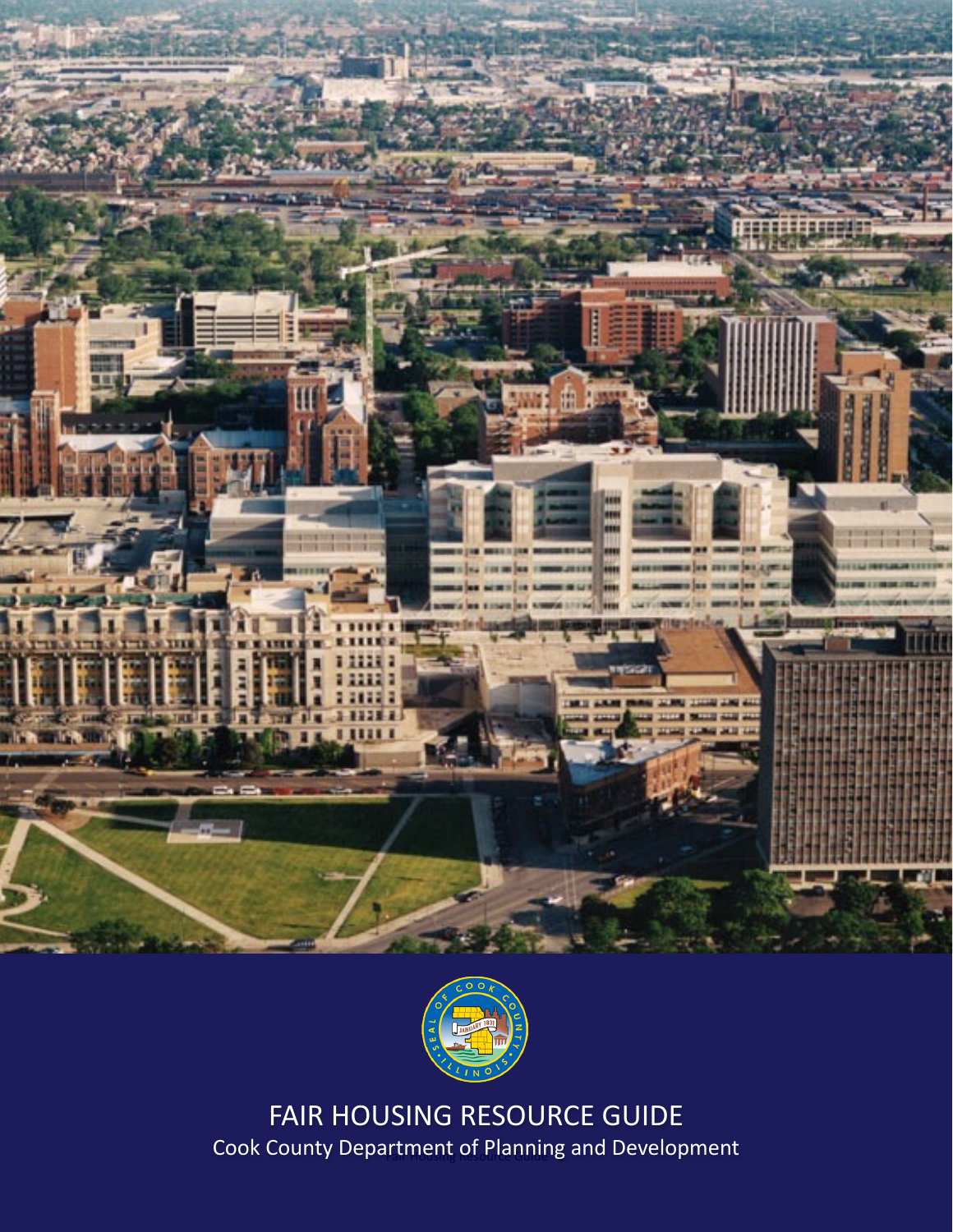Although this resource guide contains legal information as well as recommendations for policies and practices, it is intended only as a reference. Landlords and jurisdictions must use their best judgment in deciding how to implement fair housing procedures. Individual cases and circumstances vary widely, and the law is always subject to change through legislative or judicial action. This guide is not intended to serve as a substitute for legal advice or to establish any lawyer client relationship.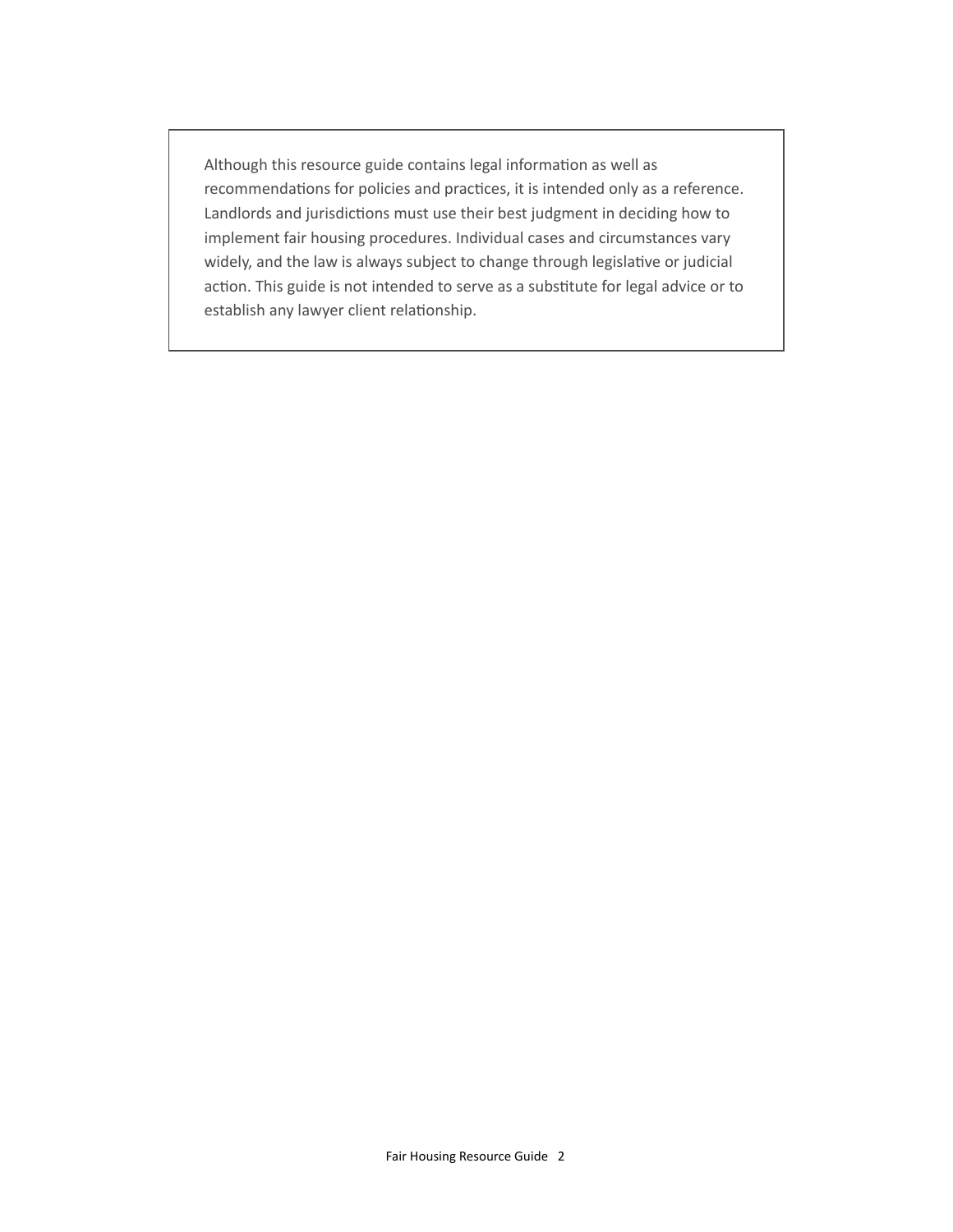# FAIR HOUSING RESOURCE GUIDE What is Fair Housing?

Communities receiving financial assistance from the US Department of Housing and Urban Development are required to examine and implement strategies to eliminate housing discrimination within their jurisdictions, promote housing opportunities for all protected classes, promote fair housing choice for all people, including housing that is physically accessible to those with disabilities, and maintain records of the identification and actions to remove barriers to fair housing choice.

### **What is Fair Housing?**

A fair housing market is one in which no consumer is more burdened in making housing choices than any other consumer. Fair Housing is the right for all people to live wherever they choose, to have access to housing (seek, purchase, sell, lease or rent) and enjoy the full use of their homes without unlawful discrimination, interference, coercion, threats, or intimidation by owners, landlords or real estate agents or any other persons.

### **What is Affirmatively Furthering Fair Housing (AFFH)?**

Affirmatively furthering fair housing goes beyond uncovering discrimination & developing affordable housing. AFFH is taking proactive steps beyond simply combating discrimination to foster more inclusive communities and access to community assets for all persons protected by the Fair Housing Act. The AFFH process begins with honest and inclusive community conversation and culminates in shaping action plans and other programs that strengthen our neighborhoods and provide the strongest possible foundation for families. It must encompass policies that encourage racial and ethnic integration and include accessibility & housing for larger families. Affirmatively furthering fair housing is accomplished through implementing policies, practices, programs, and development that promotes integration.

### **Why is Fair Housing Important?**

Fair housing goes beyond a physical structure. Affirmatively furthering fair housing creates a housing market which is open, inclusive, and fulfills the diverse needs of all community residents. Fair housing reconnects neighborhoods by ensuring access to quality housing, regardless of race, gender, religious views, familial status, or disability. All citizens have the opportunity to live in close proximity to high-achieving schools, employment opportunities, transportation options, banking services, grocery stores and retail, public services, and public space. Local government reaps benefits from promoting integration by lowering costs for social services, improving revenues through strong property values, and providing a desirable community where households and businesses can thrive.

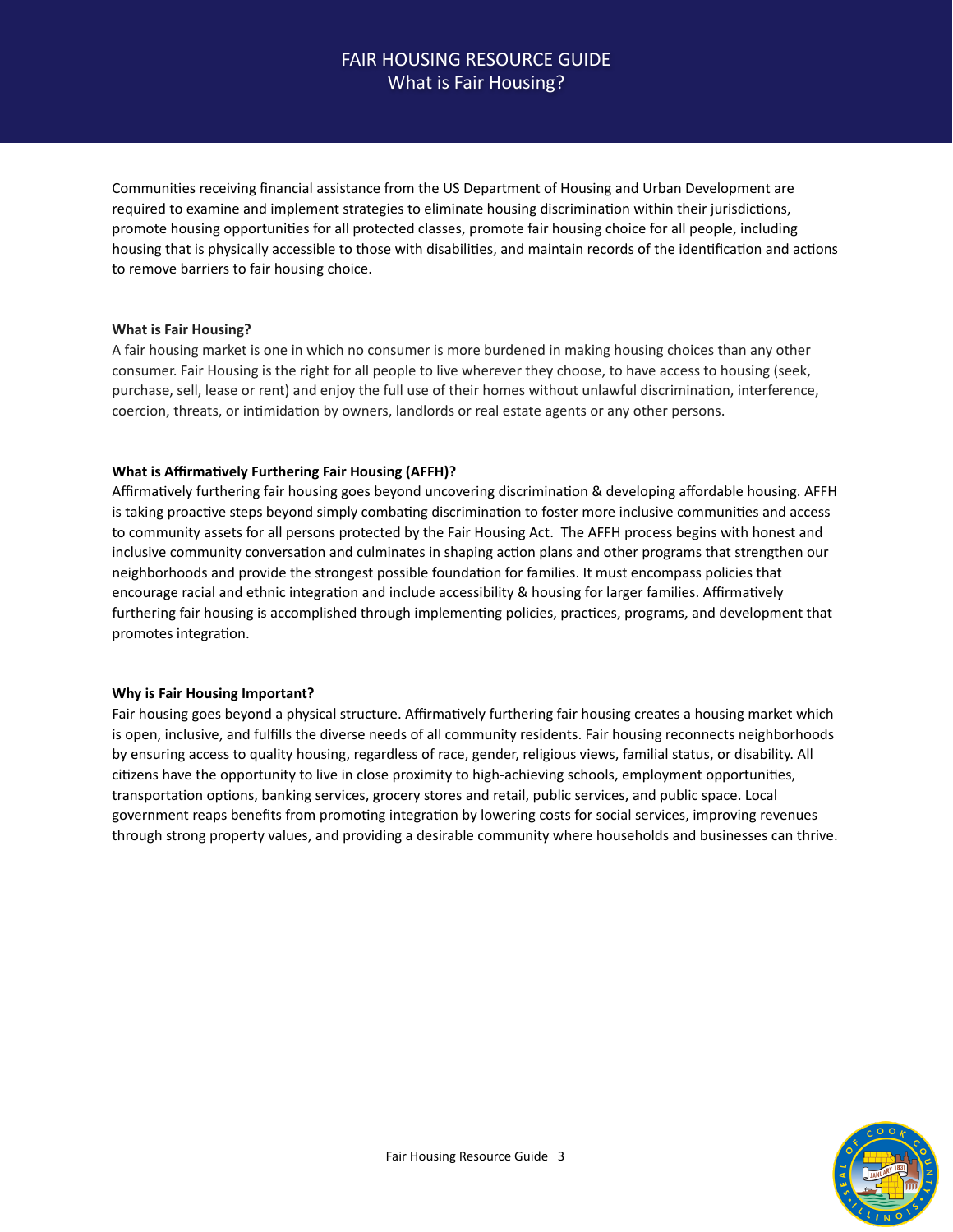# FAIR HOUSING RESOURCE GUIDE Laws Protecting Fair Housing Rights

The US Department of Housing and Urban Development states that equal access to rental housing and homeownership opportunities is the cornerstone of this nation's federal housing policy. Housing discrimination is not only illegal; it contradicts in every way the principles of freedom and opportunity for all citizens.

Fair Housing Act of 1968 prohibits the refusal to sell, finance, rent to, or negotiate with any person on the basis of:

- **•** RACE
- **•** COLOR
- **•** GENDER
- **FAMILIAL STATUS (PRESENCE OF MINOR CHILDREN)**
- **•** NATIONAL ORIGIN
- **•** RELIGION
- **•** DISABILITY

Title VI of the Civil Rights Act of 1964: prohibits discrimination on the basis of race, color, or national origin in programs and activities receiving federal financial assistance.

Sec. 504 of the Rehabilitation Act of 1973: prohibits discrimination based on disability in any program or activity receiving federal financial assistance.

Sec. 109 Title I of the Housing & Community Development Act of 1974: prohibits discrimination on the basis of race, color, national origin, sex or religion in programs and activities receiving financial assistance from HUD's Community Development and Block Grant Program.

**Title II of the Americans with Disabilities Act of 1990:** prohibits discrimination based on disability in programs, services, and activities provided or made available by public entities. HUD enforces Title II when it relates to state and local public housing, housing assistance and housing referrals.

Architectural Barriers Act of 1968: requires that buildings and facilities designed, constructed, altered, or leased with certain federal funds after September 1969 must be accessible to and useable by handicapped persons.

Age Discrimination Act of 1975: prohibits discrimination on the basis of age in programs or activities receiving federal financial assistance.

Title IX of the Education Amendments Act of 1972: prohibits discrimination on the basis of sex in education programs or activities that receive federal financial assistance.

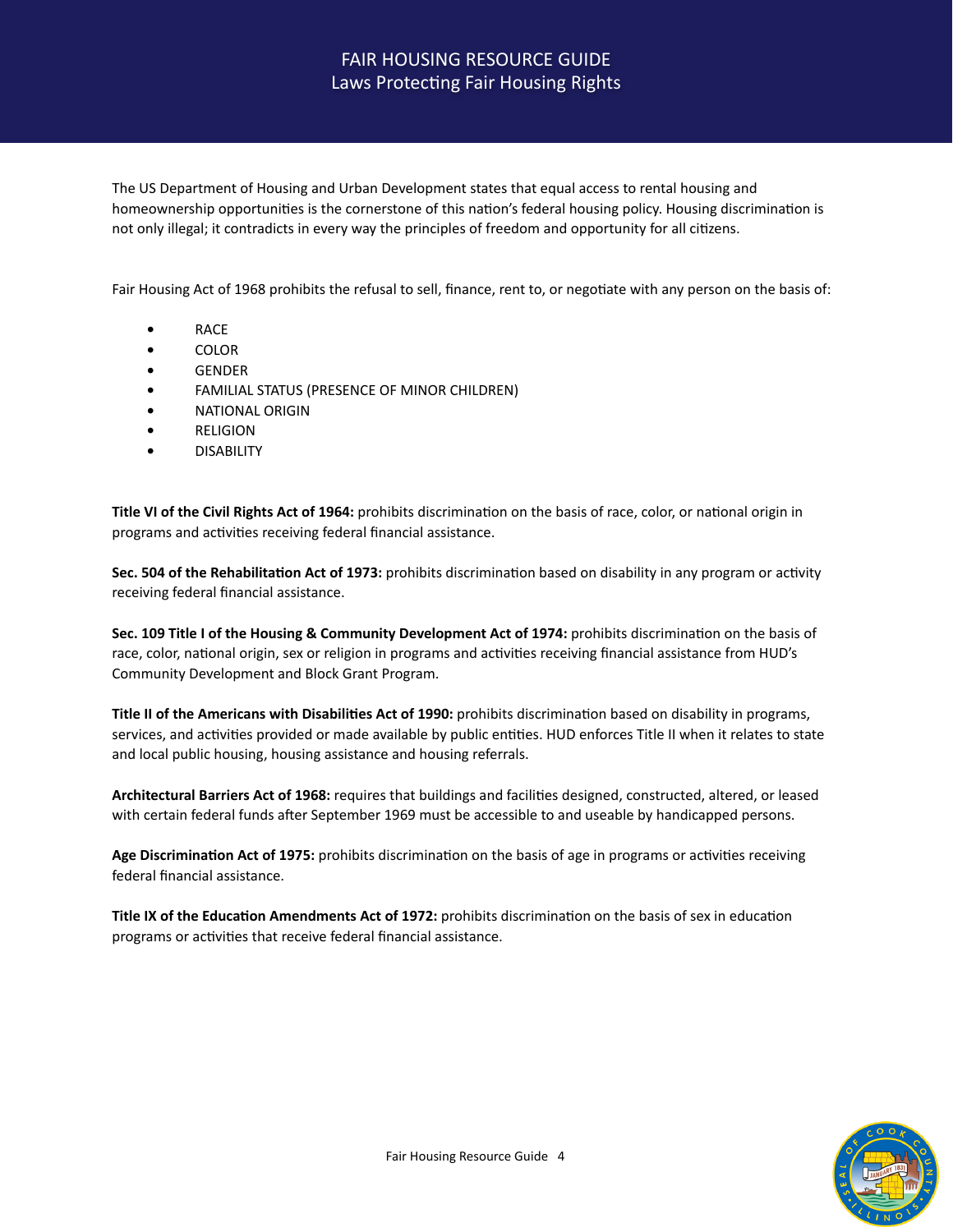# FAIR HOUSING RESOURCE GUIDE Laws Protecting Fair Housing Rights

Residents of Cook County are protected from discriminatory housing practices by federal, state, and county-wide fair housing laws. Depending on where you live in Cook County, you may also be protected by local fair housing laws. It is important that residents understand fair housing rights and landlords understand and provide training to staff about fair housing laws.

The **State of Illinois Human Rights Act provides additional protection based upon:** 

- **•** SEXUAL ORIENTATION & GENDER IDENTITY
- **•** AGE (40 and above)
- **•** MARITAL STATUS
- **ORDER OF PROTECTION STATUS**
- **•** ANCESTRY
- **•** MILITARY STATUS
- **UNFAVORABLE MILITARY DISCHARGE**

The Cook County Human Rights Ordinance provides additional protection based upon:

- PARENTAL STATUS
- **MILITARY DISCHARGE STATUS**
- SOURCE OF INCOME
- **HOUSING STATUS**

Fair housing laws protect you when you are looking for housing as well as when you are living in rental housing. Prohibited actions by a landlord include, but are not limited to:

- Refusing to rent available housing
- Applying unfair or inequitable criteria when evaluating an applicant/household
- Refusing to rent to a person with a disability or refusing to provide reasonable accommodations or allow reasonable modifications
- Setting unequal rental terms and/or conditions
- Providing unequal levels of service or facilities
- Enforcing rules unequally
- Terminating a tenancy or evicting a tenant for discriminatory reasons
- Threatening or intimidating a person from exercising a fair housing right
- Advertising or making a statement that indicates a lack of preference for a person/household because of their protected class

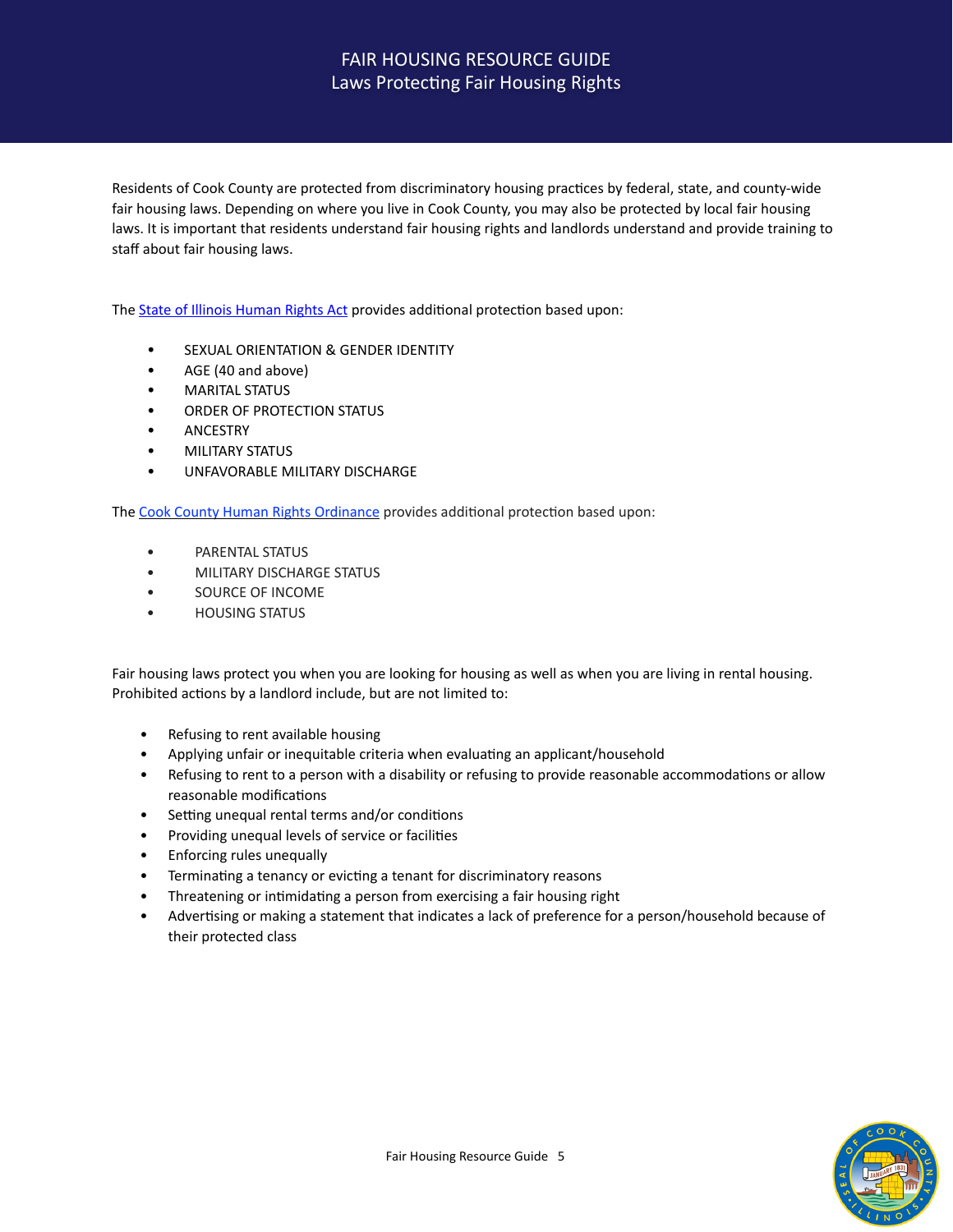# FAIR HOUSING RESOURCE GUIDE Reasonable Accommodations/Modifications

Persons with disabilities face numerous obstacles to securing housing, ranging from architectural barriers to economics and personal history. Fair housing laws recognize these barriers and include important mandates that, if understood and put into practice, will expand housing choice and opportunity for people with disabilities.

According to fair housing laws, **persons with disabilities** include those:

- with a physical or mental impairment that substantially limits one or more major life activities
- with a record of having such an impairment
- regarded as having such an impairment whether they have the impairment or not

In addition to protection from discrimination for tenants with a disability, fair housing laws make it illegal to:

- Fail to make reasonable accommodation in rules, policies, and services to give a person with a disability equal opportunity to occupy and enjoy the full use of a housing unit
- Fail to allow reasonable modification to the premises if the modification is necessary to allow full use of the premises

Determining what is a reasonable accommodation or a reasonable modification requires a balancing of interests and a case-by-case judgment as to what is "reasonable." Landlords have an affirmative duty to consider and grant reasonable requests for modifications and accommodations from a person with a disability, if necessary to allow them to use and enjoy the housing. While it is unlawful under fair housing laws for a landlord to ask a tenant or prospective tenant if they have a disability, or to ask intrusive questions about a disability, if visible, a landlord must have a procedure to allow a tenant to request a modification or accommodation on their own volition.

**What is a reasonable accommodation?** Reasonable accommodations include allowing flexibility in the rules, policies, practices or services of the housing to accommodate the needs of a tenant with a disability.

**What is a reasonable modification?** Reasonable modifications are structural changes to an apartment or house that makes the unit accessible to someone who is disabled. Modifications are generally at the expense of the tenant with a disability and they must seek permission in advance from the landlord. A landlord cannot unreasonably withhold permission, but can require that the tenant agree to restore the housing to its original condition, but only for those rare modifications that will substantially alter the housing for tenants without a disability, such as lowering cabinets. A landlord may be required to provide requested modifications or a portion of the modifications if they received federal funding to acquire, construct, rehabilitate or operate the housing.

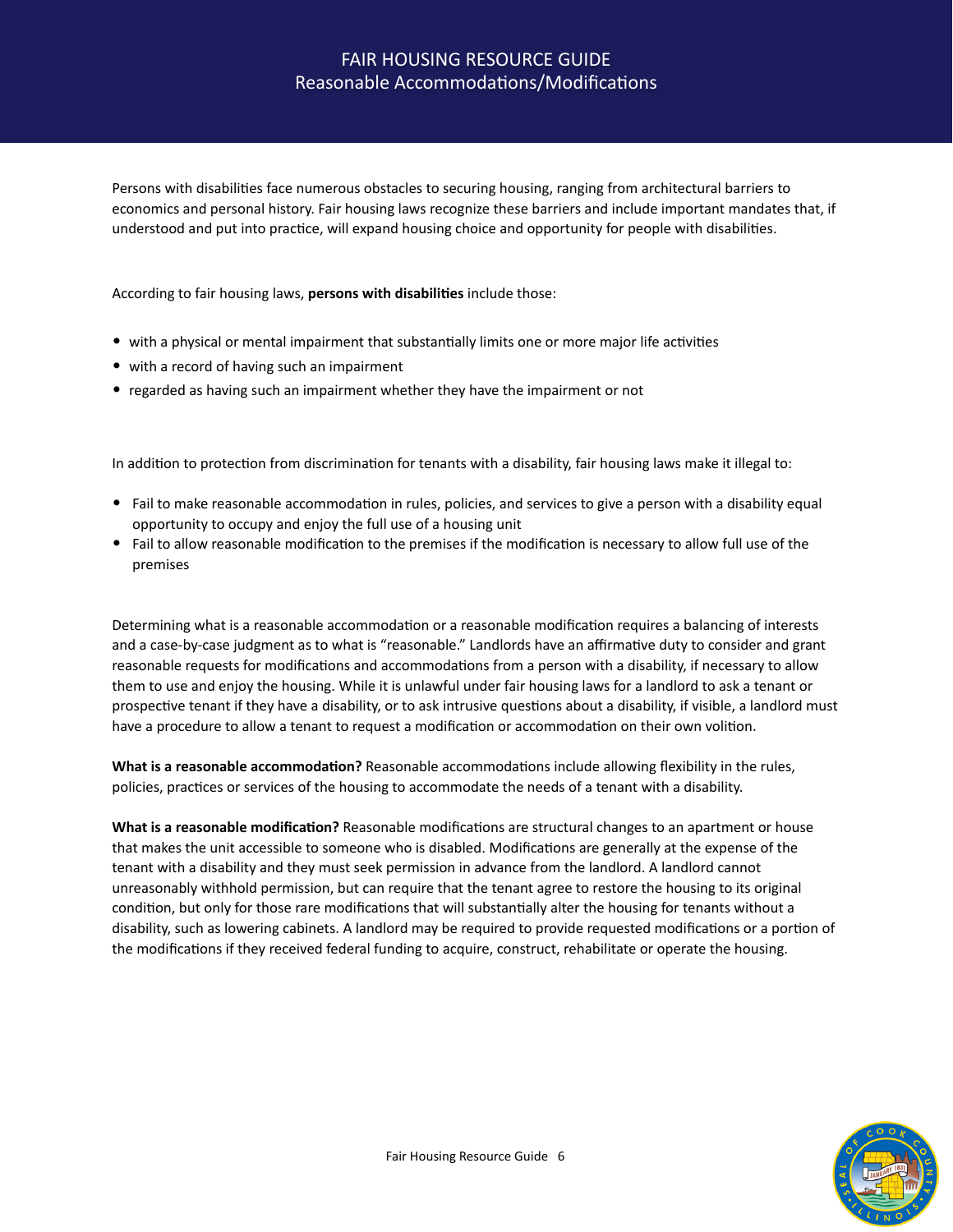# **FAIR HOUSING RESOURCE GUIDE** Source of Income Amendment

The Cook County Human Rights Ordinance was amended on May 8, 2013, and now protects Housing Choice "Section 8" Voucher Holders from discrimination. As of August 8, 2013, landlords can no longer legally refuse to rent solely on the basis of a household's voucher status.

### **Background**

- Voucher holders are no longer exempted from source of income protection at the county level
- Although this protection has been in place in the City of Chicago since 1993, the new county-wide protection goes went into effect on August 8, 2013
- 5% of the renters in suburban Cook County have housing choice vouchers
- The majority of voucher holders are families with children, followed by people with disabilities, the elderly, and veterans

### **The New Housing Choice Voucher Protection**

- Residents with Housing Choice Vouchers have the right to be screened on the same basis as non-voucher residents by prospective landlords. Voucher holders still have to meet the criteria of the landlord—for example, pass credit and background checks
- The amendment does not force property owners to rent any or all of their units to households using Housing Choice Vouchers; they are only obligated to consider their application
- Cook County screens for eligibility for the voucher program
- Landlord participation in the voucher program is not overly burdensome. Landlords have to complete four simple forms: the RFTA, the Payment and Ownership Declaration form, the W-9, and the Direct Deposit form
- The amendment does not control rent rates. Landlords can charge whatever rent the market will bear
- The City of Chicago, five Illinois municipalities, ten states, the District of Columbia, and eight counties around the country have laws protecting individuals from discrimination based on use of a Housing Choice Voucher
- Only 5% of tenants in Suburban Cook County have housing choice vouchers

### **Community Benefits**

- Residents in the voucher program will have expanded housing options and are no longer forced to search for housing only in economically depressed and often racially segregated areas of the county
- Landlords in your community will have the opportunity to receive guaranteed rent directly deposited from a secure funding source that is not impacted by economic fluctuations
- Areas of job and educational opportunity in Cook County will be more open to residents with vouchers
- Households with children, people with disabilities, senior citizens, and veterans that use the voucher will have access to quality housing all throughout Cook County
- Through expanded access to areas of opportunity, voucher holders will have enhanced avenues to the necessary components for self-sufficiency—notably, greater job and educational access
- Vouchers bring a diversity of people, ideas, and cultures into a community
- Residents with vouchers are more likely to work and utilize local businesses in the communities where they live, stimulating economic prosperity
- Vouchers make it possible for individuals to "age in place" and remain in a community if they develop disabilities
- Equitable, stable, and inclusive housing patterns increase a town and area's desirability and economic viability
- Expanding voucher protections ease racial and poverty concentrations throughout the County, furthering regional equity and leading to more housing options for everyone, including market-rate renters and homeowners

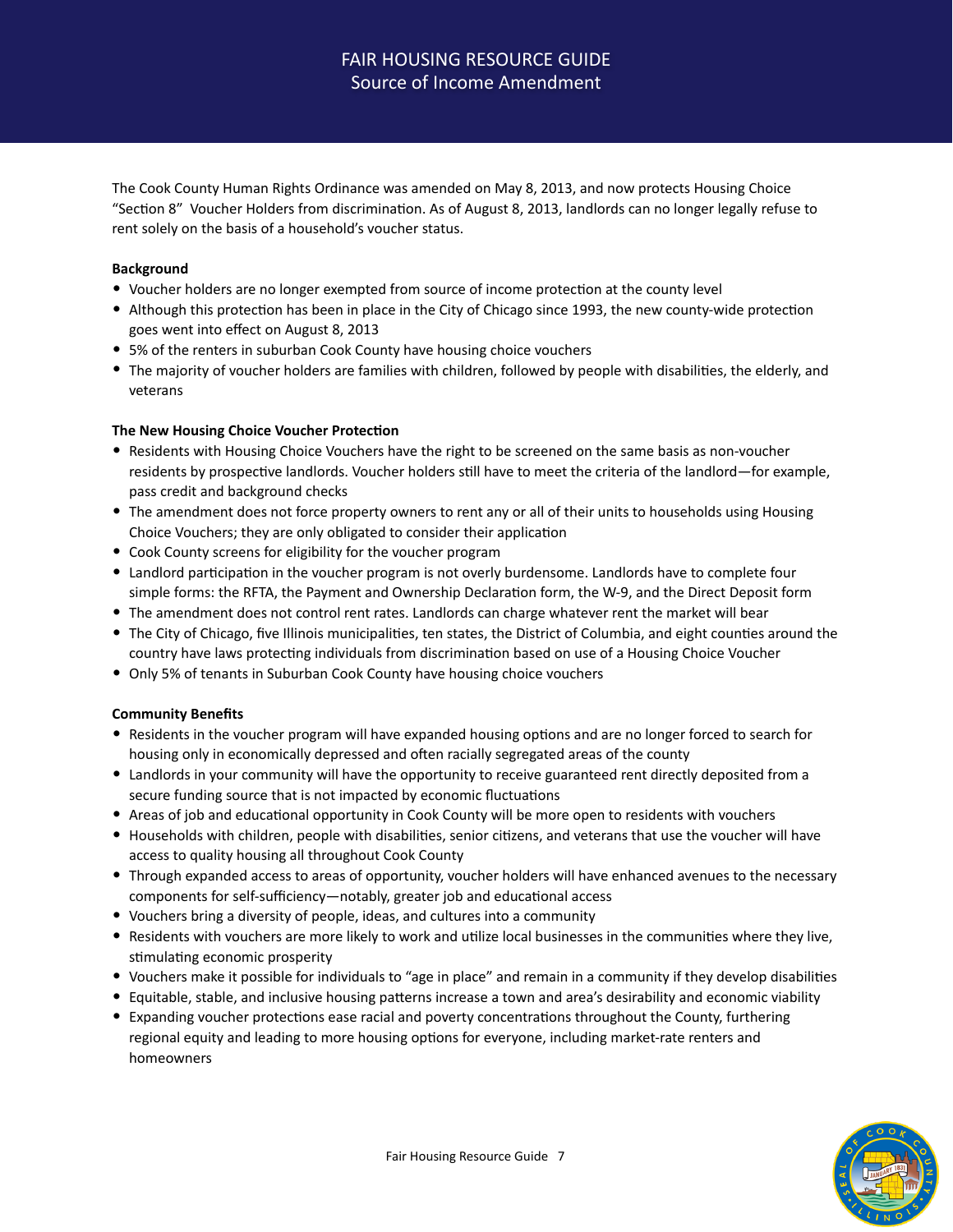# FAIR HOUSING RESOURCE GUIDE How to File a Complaint

The Cook County Commission on Human Rights investigates, conciliates and, if warranted, holds hearings on complaints of housing discrimination occurring within Cook County. If you believe that you have been discriminated against, you may be able to file a complaint with the Cook County Commission on Human Rights. Visit, call, write or send in a Housing Complaint Information Sheet in order to initiate the complaint filing process.

### **Basic Information About Complaint**

Before a fair housing complaint can be filed, you must complete the Housing Complaint Information Sheet which gives Commission Staff basic information about the complaint you wish to file. The Commission must establish if they have the right to investigate your claim. If for any reason the Commission believes they do not have the authority to investigate your claim, they will advise you of the reason. Housing Complaint Information Sheet

### **Prepare Written Complaint**

After gathering some preliminary information, the Commission will help you prepare a written complaint. You may also prepare your own complaint or have an attorney prepare one for you. However, if you prepare your own complaint or your attorney prepares one for you, you must use the Commission's Complaint Form below or a substantial equivalent. Complaint Form for Commission on Human Rights

The complaint must contain a statement of the facts alleged to constitute a violation of the ordinance, including the date and place where discriminating acts occurred and the basis of the discrimination. Your complaint must be signed, notarized and filed with Commission within 180 days of the date of the alleged discrimination. There is no charge or fee for filing a complaint of discrimination.

### **Investigation**

Once you file a complaint with the Commission, the Commission notifies the alleged violator (respondent) about the complaint and requires the respondent to submit a response to the complaint. The complaint is then assigned to an investigator who conducts a neutral fact-finding investigation. At the end of the neutral fact-finding investigation, the Commission determines whether or not there is substantial evidence of discrimination.

### **Remedies and Relief for Discrimination**

If, upon completion of the investigation, the Commission finds substantial evidence of discrimination, the Commission will convene a conciliation conference with the parties and a neutral mediator. The mediator will help the parties attempt to reach a mutually agreeable settlement of the complaint. If the complaint is not settled, the Commission will hold an administrative hearing with a hearing officer.

The Commission can order anyone who has been found to have discriminated to stop the discrimination; to pay actual damages for loss or injury suffered; to hire, reinstate or upgrade a complainant; to lease a house to a complainant; to extend to a complainant the full and equal enjoyment of services of facilities; and to pay all or part of a complainant's costs (including attorneys fees). The Commission may also levy fines of \$100.00 to \$500.00 for each offense. 

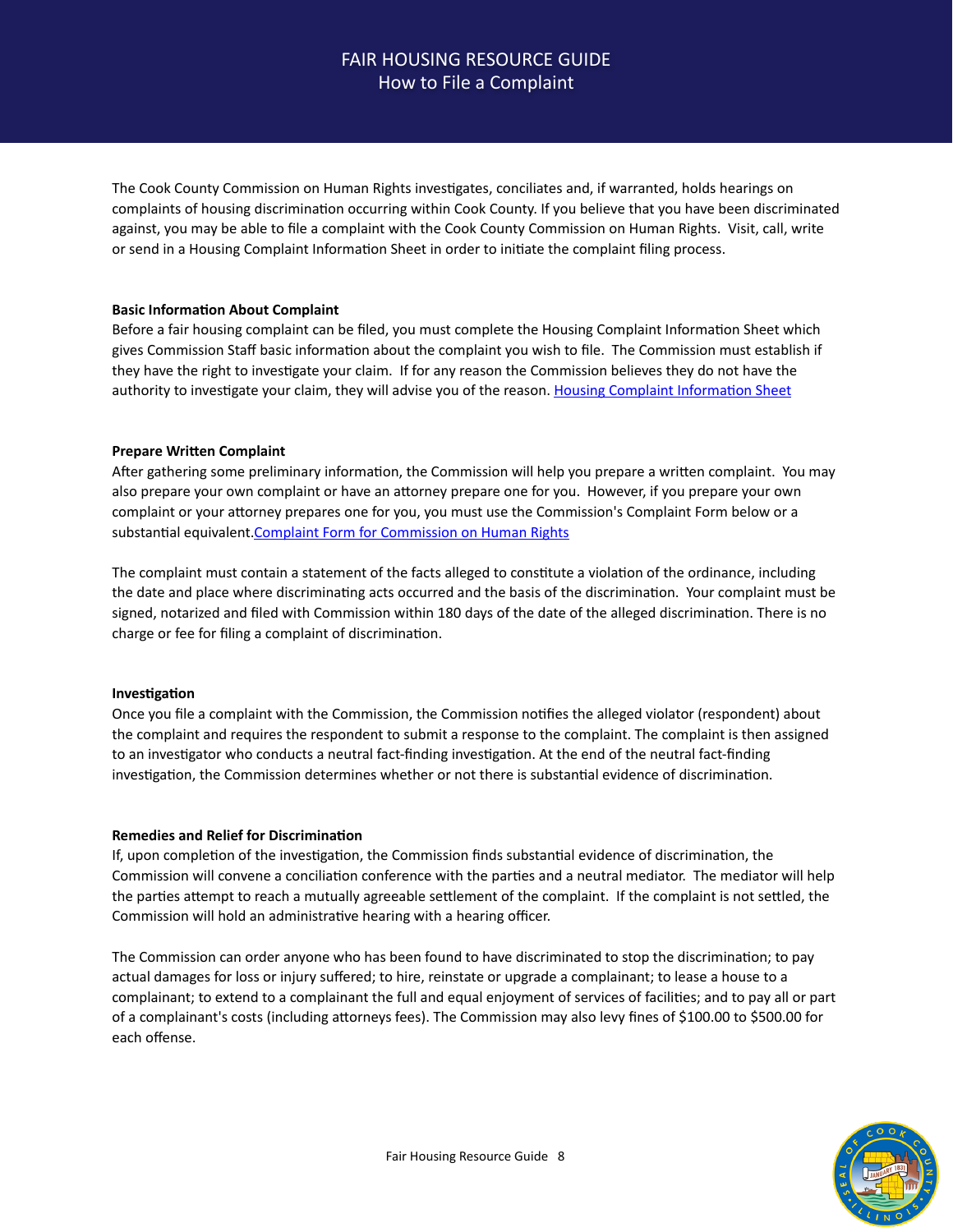## FAIR HOUSING RESOURCE GUIDE List of Fair Housing Agencies

Municipalities must connect with local and regional fair housing agencies in order to stay informed about fair housing issues, prevent housing discrimination, and to ensure that your community is open and inclusive for all. Housing providers should connect with fair housing agencies to learn about fair housing trainings and to ensure that housing practices reflect the laws of the area. As a resident, if you believe your fair housing rights have been violated, contact one of the following fair housing agencies:

Cook County Commission on Human Rights 69 West Washington, Suite 3040 Chicago IL 60602 www.cookcountyil.gov/human-rights-commission-on 312-603-1100 312-603-1101 TDD

City of Chicago Commission on Human Relations 740 North Sedgwick, Suite 400 Chicago IL 60654 www.cityofchicago.org/city/en/depts/cchr.html 312-744-4111 312-744-1088 TTY

Oak Park Regional Housing Center 1041 South Boulevard Oak Park IL 60302 www.oprhc.org 708-848-7150 

Access Living 115 West Chicago Avenue Chicago IL 60654 www.accessliving.org 312-640-2100 312-640-2102 TTY

Chicago Lawyers' Committee for Civil Rights Under Law, Inc. 100 North LaSalle Street, Suite 600 Chicago IL 60602 www.clccrul.org 312-630-9744 

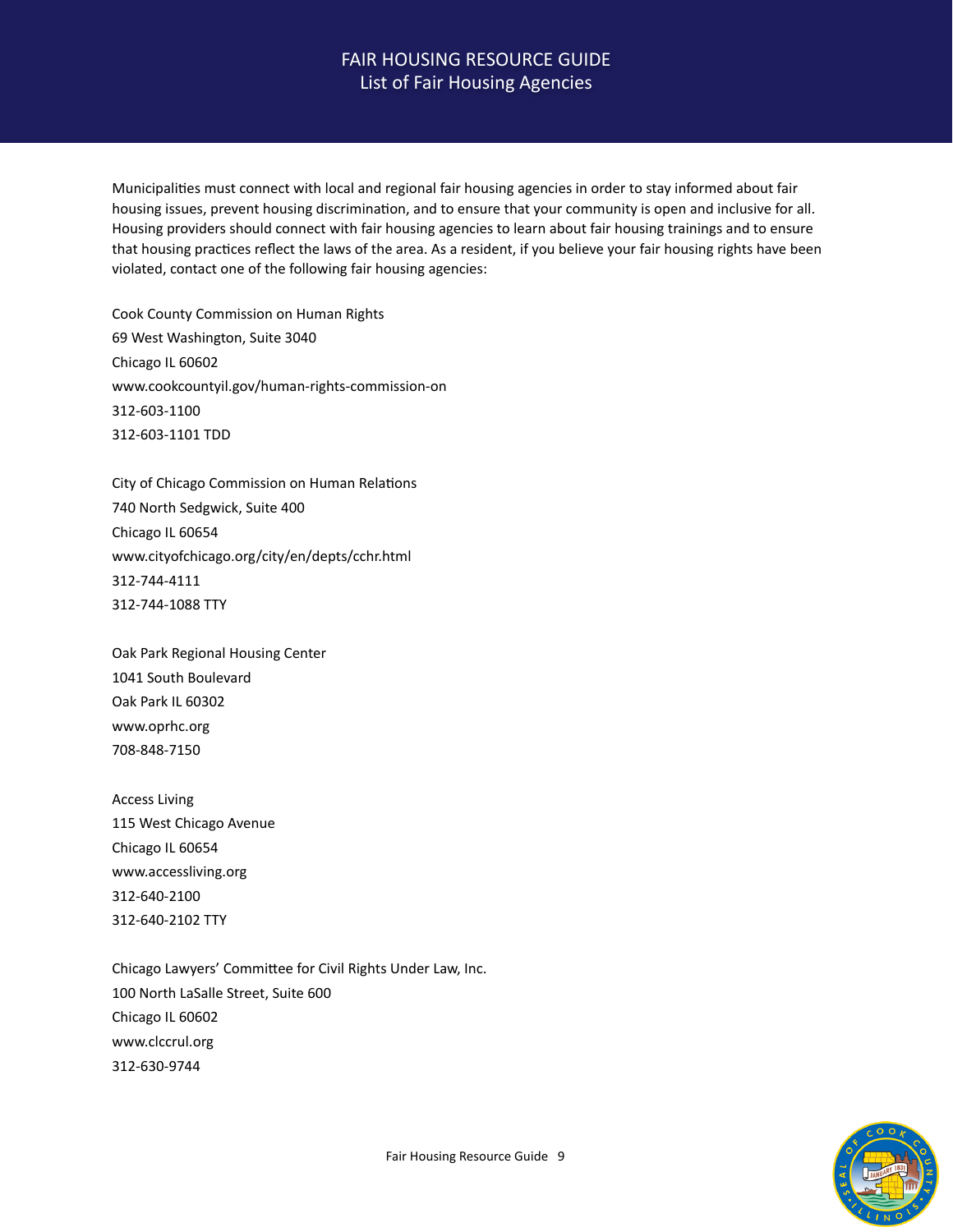## FAIR HOUSING RESOURCE GUIDE List of Fair Housing Agencies

South Suburban Housing Center 18220 Harwood Avenue, Suite 1 Homewood IL 60430 www.southsuburbanhousingcenter.org 708-957-4674 

Open Communities 614 Lincoln Avenue Winnetka IL 60093 www.interfaithhousingcenter.org 847-501-5760 

HOPE Fair Housing Center 245 West Roosevelt Road, Building 15, Suite 107 West Chicago IL 60185 www.hopefair.org 630-690-6500 

John Marshall Fair Housing Legal Support Center 315 S. Plymouth Court, Suite CBA 800 Chicago IL 60604 www.jmls.edu/fairhousing/center 312-987-2397

Illinois Department of Human Rights 100 West Randolph Street, 10th Floor Chicago IL 60601 www2.illinois.gov/dhr 312-814-6200 866-740-3953 TTY 

US Department of Housing & Urban Development 451 7th Street SW Washington, DC 20410 Main - www.hud.gov/fairhousing Fair Housing & Equal Opportunity - www.hud.gov/offices/fheo 202-708-1112 202-708-1455 TTY